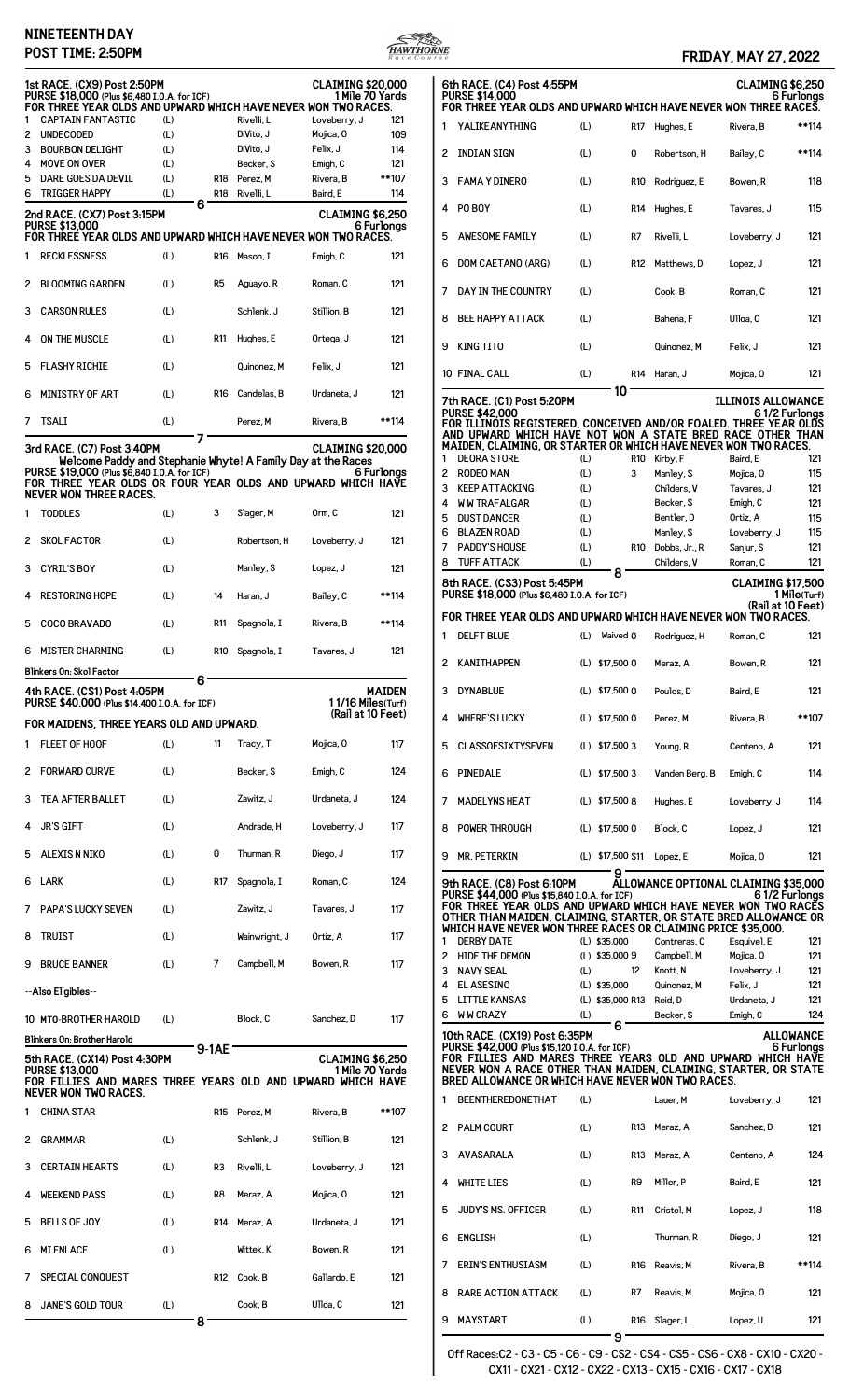**Extra Races For Saturday, May 28, 2022 (Entries Close on Monday, May 23, 2022) X7** EXTRA RACE NO 7<br>Purse \$14,000. For Three Year Olds and Upward Which Have Not Won Two Races Since November 28<br>or Which Have Not Won Three Races In 2021 - 2022 or Which Have Never Won Four Races.  $\mathsf{Three\, Year\,0}$ lds.  $\dots \dots \mathsf{118}$  lbs.  $\qquad \qquad \mathsf{Older}\dots \dots \dots \dots \mathsf{124}$  lbs. Non-winners of a race since April 28.  $\dots\dots\dots\dots\dots\dots\dots\dots\dots$ . 3 lbs. **CLAIMING PRICE \$5,000** (Claiming races for \$4,000 or less not considered in estimating allowances) **SIX FURLONGS X8 EXTRA RACE NO 8 CLAIMING +

 , -**   $\mathsf{Three\, Year\,0lds}\ \ldots\ \ldots\ \mathsf{117\,lbs}\ \ldots\ \mathsf{124\,lbs}.$ Non-winners of a race at a mile or over since April 28. . . . . . . . . . . . . . . . . . 3 lbs. **CLAIMING PRICE \$8,500** (Claiming races for \$6,250 or less not considered in estimating allowances) **ONE MILE AND SEVENTY YARDS** STARTER OPTIONAL CLAIMING<br>Purse \$23,000. (Plus \$8,280 I.O.A. for ICF) For Fillies And Mares Three Years Old and Upward Which<br>Have Started For A Claiming Price Of \$10,000 Or Less In 2021 – 2022 or Claiming Price \$20,000.  $\mathsf{Three\, Year\,0}$ lds.  $\dots\ldots\mathsf{117\,lbs}.$  Older $\dots\ldots\ldots\mathsf{124\,lbs}.$ Non-winners of a race at a mile or over since April 28.  $\ldots \ldots \ldots \ldots \ldots 3$  lbs. **CLAIMING PRICE \$20,000** (Claiming races for \$16,000 or less not considered in estimating allowances) **ONE MILE AND SEVENTY YARDS** STARTER OPTIONAL CLAIMING<br>A Claiming Price 0f \$12,500 Or Less In 2021 - 2022 or Claiming Price \$25,000.<br>A Claiming Price 0f \$12,500 Or Less In 2021 - 2022 or Claiming Price \$25,000. Three Year Olds 118 lbs. Older 124 lbs. Non-winners of a race since April 28 3 lbs. **CLAIMING PRICE \$25,000** (Claiming races for \$20,000 or less not considered in estimating allowances) **FIVE FURLONGS(Turf) X11 EXTRA RACE NO 11 MAIDEN 

/ 

 ), 0 )12 -**  Weight 122 lbs. (Preference by condition eligibility) **FOUR AND ONE HALF FURLONGS X12** EXTRA RACE NO 12<br>**X12** Purse \$13,000. For Three Year Olds and Upward Which Have Not Won A Race Since November 28. Three Year Olds . . . . . . . 118 lbs. 01der . . . . . . . . . . . . . . . . . 124 lbs. Non-winners of a race since April 28 3 lbs. **CLAIMING PRICE \$5,000** (Claiming races for \$4,000 or less not considered in eligibility) **SIX FURLONGS X13** EXTRA RACE NO 13<br>Upward. (Plus \$14,400 I.O.A. for ICF) For Maidens, Fillies And Mares Three Years Old and<br>Upward. Three Year Olds 118 lbs. Older 124 lbs. (Preference by condition eligibility) **SIX FURLONGS X14 EXTRA RACE NO 14 CLAIMING +**  raise vir, worren inservance our one and one on the case of the contract of the Vear Older . . . . . . . . . . . . . . 124 lbs. Non-winners of a race since April 28.  $\dots\dots\dots\dots\dots\dots\dots\dots\dots$ . 3 lbs. **CLAIMING PRICE \$8,500** (Claiming races for \$6,250 or less not considered in estimating allowances) **SIX FURLONGS** CLAIMING<br>Since November 28 or Fillies And Mares Three Years Old and Upward Which Have Not Won Two Races<br>Since November 28 or Which Have Not Won Three Races In 2021 - 2022 or Which Have Never Won Four **Races.**<br>**Races.**<br>Three Year Olds. . . . . . . 117 lbs.  $Older$  . . . . . . . . . . . . . . 124 lbs. Non-winners of a race at a mile or over since April 28.  $\dots\dots\dots\dots\dots$  3 lbs. **CLAIMING PRICE \$5,000** (Claiming races for \$4,000 or less not considered in estimating allowances) **ONE MILE AND SEVENTY YARDS X16EXTRA RACE NO 16 CLAIMING 

 , - ! #** Three Year Olds 118 lbs. Older 124 lbs. Non-winners of a race since April 28.  $\dots\dots\dots\dots\dots\dots\dots\dots\dots$ . 3 lbs. **CLAIMING PRICE \$6,250** (Claiming races for \$4,000 or less not considered in estimating allowances) **FIVE AND ONE HALF FURLONGS X17** Purse \$44,000. (Plus \$15,840 I.O.A. for ICF) For Three Year Olds and Upward Which Have Never Won or CLAIMING<br>Two Races Other Than Maiden, Claiming, Starter, Or State Bred or Which Have Never Won Four Races<br>or Claimin Three Year Olds.  $\dots$  117 lbs.  $\qquad \qquad$  Older  $\dots \dots \dots \dots$  124 lbs. Non-winners of a race at a mile or over since April 28.  $\dots\dots\dots\dots\dots$  3 lbs. **CLAIMING PRICE \$35,000** (Claiming races for \$25,000 or less not considered in estimating allowances) (Preference by condition eligibility) **ONE MILE AND ONE SIXTEENTH X18** EXTRA RACE NO 18<br>**X18** Purse \$40,000. (Plus \$14,400 I.O.A. for ICF) For Maidens, Fillies And Mares Three Years Old and **Upward.**<br>Three Year Olds. . . . . . . 117 lbs. 01der. . . . . . . . . . . . . . . 124 lbs. (Preference by condition eligibility) **ONE MILE(Turf)**



**REMAINDER OF THE MEET (May 20 - June 25) there will be NO SUNDAY RACING. RACES OFFERED ON SUNDAY, MAY 29 WILL BE OFFERED AS EXTRAS ON FRIDAY, MAY 27 AND/OR SATURDAY, MAY 28. \*\*\*\*\*\*\*\*\*\*\*\*\*\*\*\*\*\*\*\*\*\*\*\*\*\*\*\*\*\***

**TRAINERS: THE VETS WILL BE AVAILABLE FOR WORKS ON MONDAY, TUESDAY AND THURSDAY. IF YOU NEED TO WORK FOR THE VET, YOU MUST CALL THE DENTENTION BARN AND MAKE AN APPOINTMENT. \*\*\*\*\*\*\*\*\*\*\*\*\*\*\*\*\*\*\*\*\*\*\*\*\*\*\*\*\***

**SCRATCH TIME 10:30 A.M.**